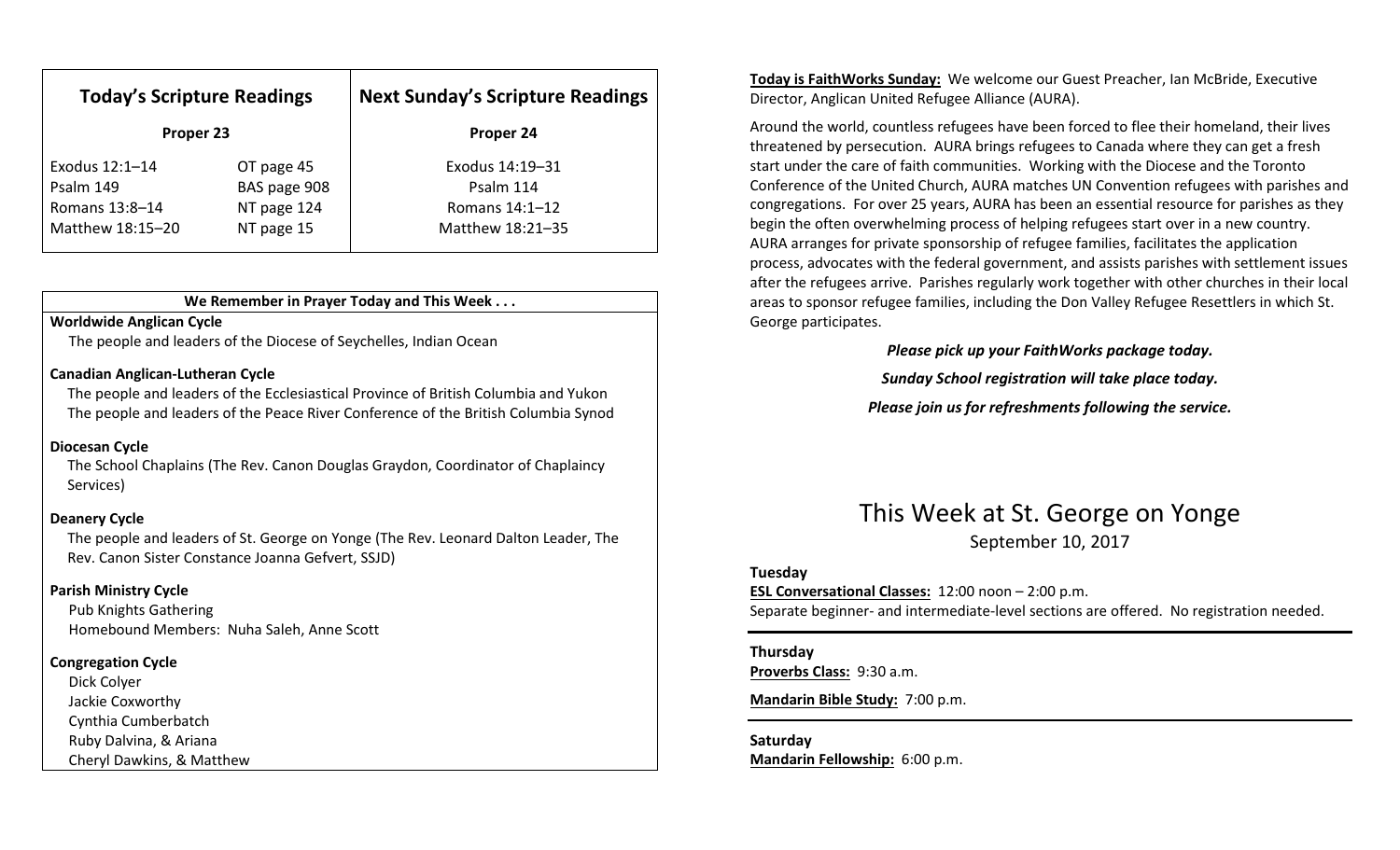# Coming Soon

Cheers, Cheese, and Chatter: Saturday, September 23 from 5:00 p.m. to 7:00 p.m. Formal welcome for the Rev. Leonard Leader, Priest-In-Charge, as well as any new parishioners and previous members of St. George on Yonge, to acknowledge our past, present, and future in the community. We are pleased to announce that Bishop Kevin Robertson will be in attendance and celebrating with us. Everyone is welcome! Please provide the names of former parishioners, and your guests, to Laura Pummell at

(416) 222-3354 or to the church office at **office@stgeorgeonyonge.ca** so that we can send a formal invitation. You can also use the form on the Welcome Desk and return it to Laura or the office, or place on the offertory plate.

Prayer Group: You are invited to a meeting of the prayer group on Sunday, September 24 from 9:15 to 10:00 a.m. in Room 113 – Meeting Room. New members are welcome.

Fall Market and Craft Sale: Saturday, October 14 from 10:00 a.m. to 2:30 p.m. This year's sale will feature all the aspects of a traditional bazaar plus craft vendors, community displays, and hopefully some fresh produce tables. We hope everyone will take part in some way to help this event be socially and financially successful. We are looking for donations of treasures, household items, books, toys, games and items for our silent auction, bake table, and lunch room. We need people to help at the various tables, to help with setting up and cleaning up, and especially to promote the sale with family, friends, and in the community (as well as attend it yourself). A flyer will be available shortly to post or send out via e-mail. Items for the sale can now be brought to the church at any time to be stored. If you are not able to bring them to the church, a pick-up can be arranged. Sign up to help after the service or leave a message at the office! Thank you from Lorraine, Laura, Geraldine, and Hazel.

Draw at the Fall Market and Craft Fair. Tickets on sale today. Many prizes of restaurantmeals for 2. Tickets: 1 for \$3.00, 2 for \$5.00, 5 for \$10.00 Be there at 12:00 noon to choose your prize.

## Parish Announcements

Average Weekly Attendance in August (all services): 78 people

Food Bank Sunday is *today* (the second Sunday of each month) and we will try to fill the cart in the Narthex. The cart will be presented at the Altar along with the offerings that day as a symbol of our gift in reaching out to the hungry in our community. Donations will be appropriately distributed by the Outreach Committee.

Photographs Hung in Our Church: One of Mark's great contributions to St. George on Yonge was the tradition of putting up new photographs from parishioners through the year. I would like to continue this tradition. If you have a photo you think would fit (or want to help organise this initiative), please contact me at the.haywards@sympatico.ca Thank you. – Chris Hayward

## Community Notices

Yonge Churchill Child Care Centre: Before and after school programmes are available! Please see the flyer on the Welcome Desk for contact information.



Find Your Voice! The Christopher Leadership Course is designed to enhance leadership and communication skills, which will positively affect every aspect of your life. Beginning Tuesday, September 26, the course is open to adults 16 years and over at the Sisterhood of St. John the Divine, 233 Cummer Avenue. Every

Tuesday night, for 11 weeks, from 7:00 to 10:00 p.m., a team of trained and dedicated instructors will lead the class in a welcoming and supportive environment. Class size is limited to 25 students. Register today by calling (416) 410-7776, e-mail clctorontoeast@gmail.com, or register online at www.clctorontoeast.com

| Celebrant    | The Rev. Canon Sister Constance Joanna Gefvert, SSJD |
|--------------|------------------------------------------------------|
| Preacher     | Ian McBride                                          |
| Subdeacon    | Margie Lyttle                                        |
| Readers      | Geraldine Sperling, David Truman                     |
| Intercessor  | <b>Geraldine Sperling</b>                            |
| Server       | Cameron Cadogan                                      |
| Chalice      | Doug Heyes, Aili Maki                                |
| Slides       | Aili Maki                                            |
| Counters     | Team 1: Richard Snider, Carolyn Poonwoo              |
| Altar Guild  | Team 1: Doug Heyes, Elvine Jin, Nancy Dodsworth      |
| Coffee Hosts | Collene Happi and Laura Pummell                      |